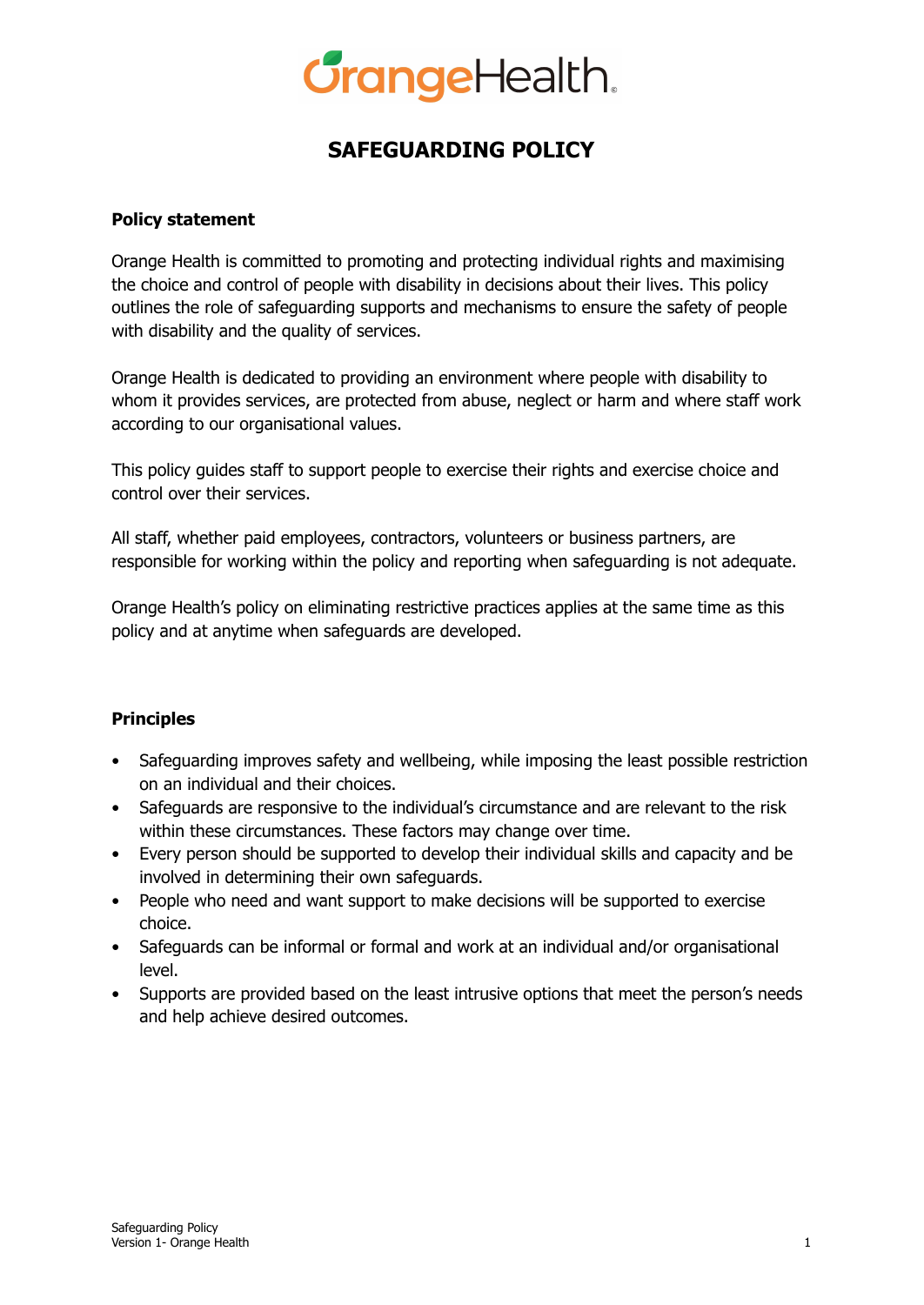# **GrangeHealth.**

#### **Key actions**

A defined structure is implemented by the governing body to meet a governing body's financial, legislative, regulatory and contractual responsibilities, and to monitor and respond to quality and safeguarding matters associated with delivering support to participants.

Where a person has specific needs, which require monitoring and/or daily support, Orange Health workers are appropriately trained and understand the person's needs and preferences.

Reasonable adjustments to the support delivery environment are made and monitored to ensure it is fit for purpose and each person's health, privacy, dignity, quality of life and independence is supported.

Risks to the organisation, including risks to a person's financial and work health and safety risks, and risks associated with provision of supports are identified, analysed, prioritised and treated.

Where supports are provided in the participant's home, work is undertaken with the person to ensure a safe support delivery environment.

Where relevant, work is undertaken with other providers and services to identify and treat risks, ensure safe environments, and prevent and manage injuries.

Participants are not given financial advice or information other than that which would reasonably be required under the person's plan.

Each person is given information about the use of an advocate and access to an advocate is facilitated where allegations of violence, abuse, neglect, exploitation or discrimination have been made.

Allegations and incidents of violence, abuse, neglect, exploitation or discrimination, are acted upon, each participant affected is supported and assisted, records are made of any details and outcomes of reviews and investigations (where applicable) and action is taken to prevent similar incidents occurring again.

#### **Definitions**

Safeguarding - actions designed to protect the rights of people to be safe from the risk of harm, abuse and neglect, while maximising the choice and control they have over their lives.